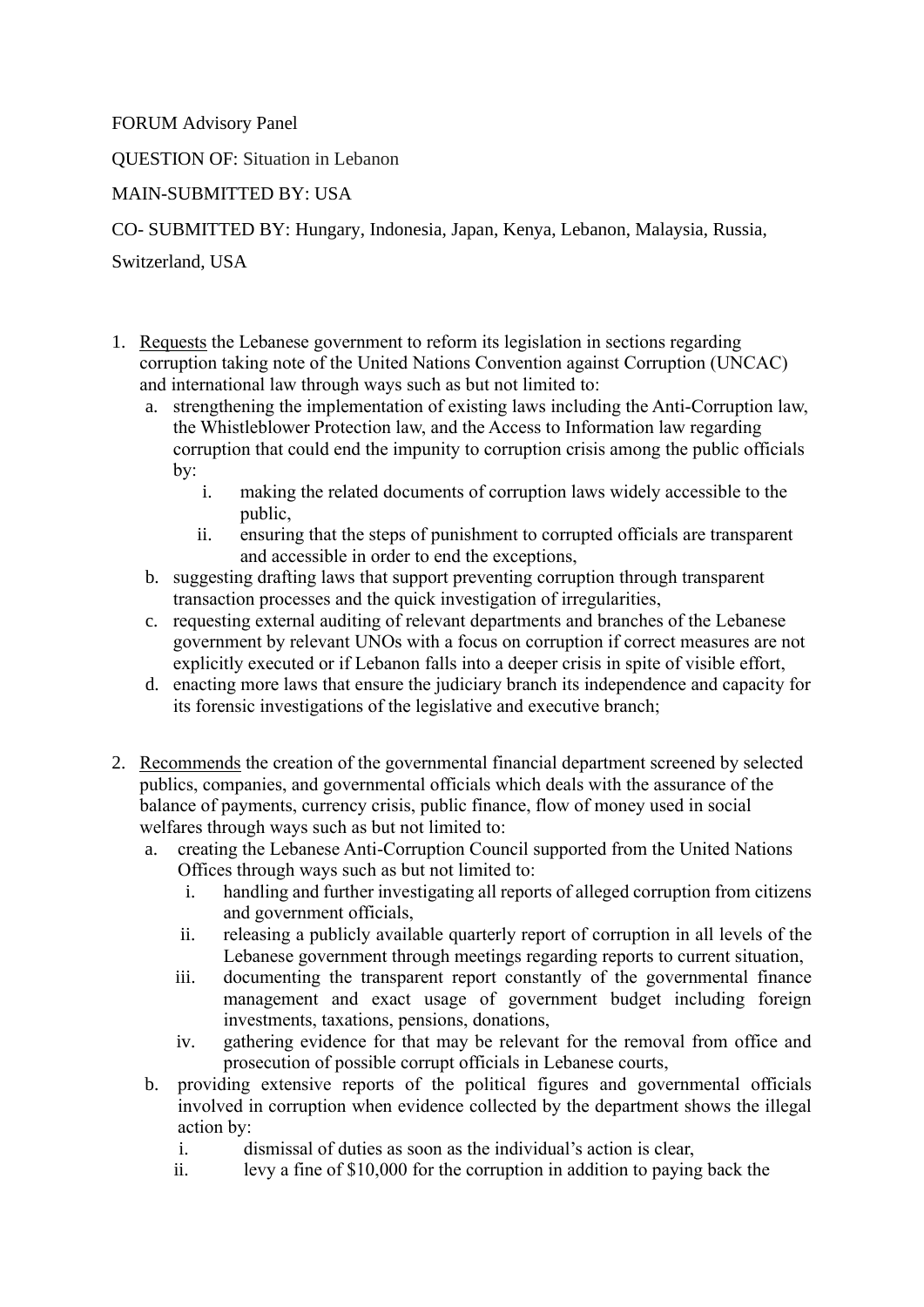corrupted money to the government through the department,

- c. improving the use of investments based on the records of money transfer which would help the government to solve the fundamental financial crisis by minimizing the unnecessary budget used;
- 3. Strongly suggests the Lebanese government to introduce a concrete economic plan incentivizing foreign investments and domestic entrepreneurship to be completed by the end of 2030 with measures including but not limited to:
	- a. once the inflation rate settles in at an acceptable value, suggest to lower interest rate to increase aggregate demand and to encourage borrowing and entrepreneurship,
	- b. advices closely documenting major economic indicators such as:
		- i. real and nominal GDP and growth,
		- ii. inflation rate and foreign exchange rates of the Lebanese Pound,
		- iii. national debt and hopefully reduction,
	- c. suggests fiscally conservative economic policy to be achievable without hampering growth significantly to limit the rate at which the country's public debt is growing, through increasing overall individual and companies' tax rates,
	- d. recommends the government to invest in diverse economic sectors such as quaternary and quinary sector;
- 4. Requests the improvement in generating more incomes, develop tax reforms regardless the implement due to vested interest, patronage and illegal relationship between legislators and wealthy people through ways such as but not limited to:
	- a. government considers increasing the personal income of citizens in Lebanon through ways such as creating more jobs for individuals to have opportunities to find respective income through ways such as but not limited to:
		- i. enlarge the job market in Lebanon with exact thorough market information and statistics collected by National Employment Office (NEO),
		- ii. introduce incentives for business to register the employees,
		- iii. revise and enforce the outdated labor laws, as well as laws related to employment of foreigners,
	- b. calls upon the house to support Lebanon to develop fiscal rules to distort incentives reformed through ways such as but not limited to:
		- i. introduce the fiscal rules that give pressure to the country and individuals when the economy is overspend,
		- ii. consider limiting taxes to individuals for greater income through the development of fiscal rules;
	- c. introduce incentives for medium and small-sized enterprises that are evaluated as a proper business called three-year project to support financially by government to recruit the employees
		- i. subsidize them annually for three years
		- ii. rates the business with transparency, prospect, fairness, and economic value
		- iii. subsidize them annually for two years and if the business has the conspicuous progress which is having stable income by recruits after the three-years policy has done in order, provide them two additional years
- 5. Strongly requests the Lebanese government to allocate the investment in education so that people understands the seriousness of the economic collapse and that it works as a long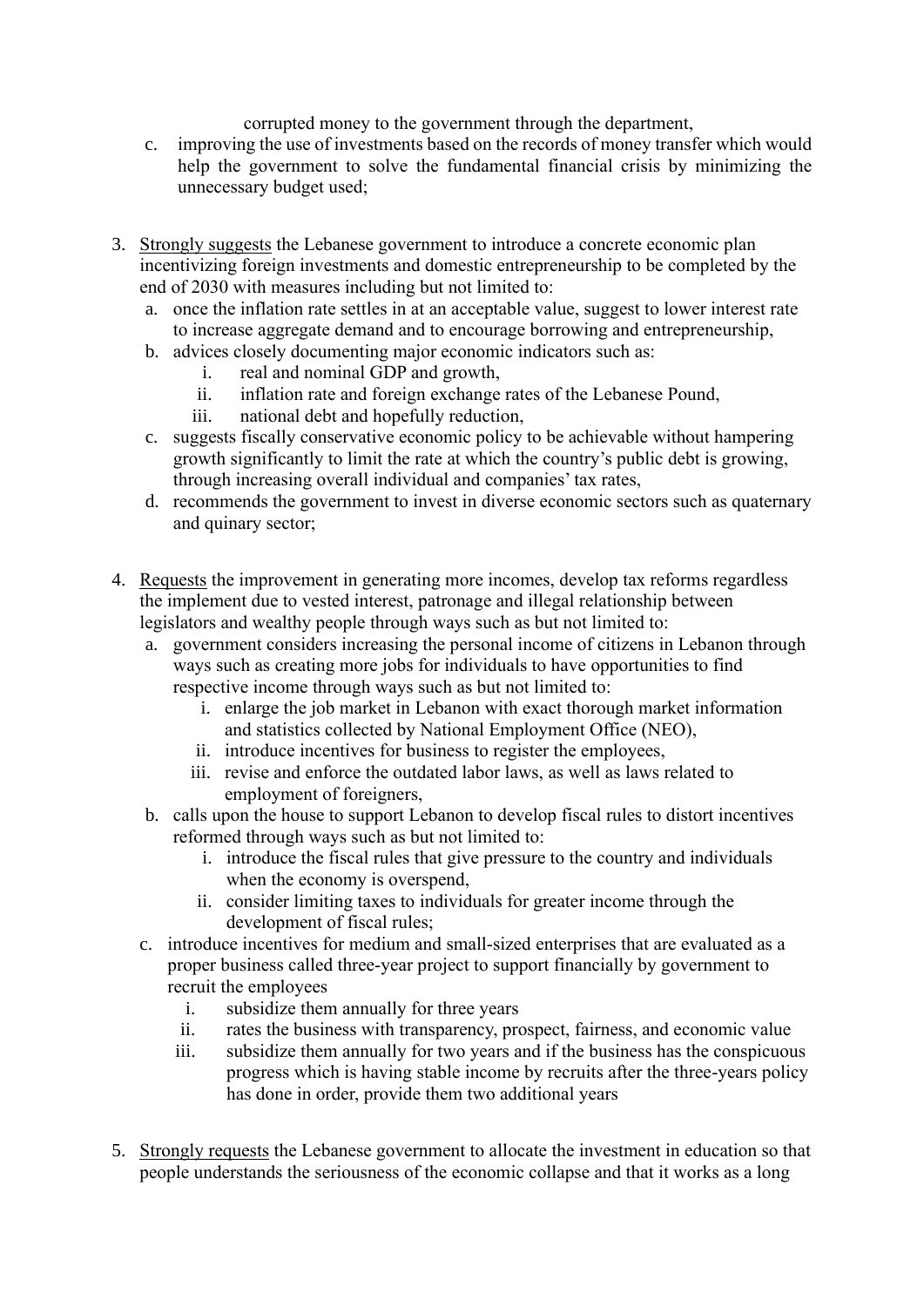term solution to economic crisis in Lebanon in ways such as but not limited to:

- a. share critical information on social media and Social Networking Services of the government to ensure that more people can easily see with the contents including,
	- accurate status and data organized clearly regarding the economy crisis including funding loss and improvement,
	- ii. introducing solutions that individuals are able to participate and make changes to better improve the economic crisis of the country,
- b. hold political campaigns for individuals to participate and alarm the politicians and bankers to be aware of the problem, as well as agree on scale of the vast losses and the areas of focus,
- c. develop a new curriculum based on the sector priorities and market needs, especially for education regarding specialties through such ways but not limited to:
	- i. introduce career orientation through ways of creating national career orientation center,
	- ii. introduce more licensing system and education for specialists;
- 6. Urges the government to make quick decisions for preventing further collapse on economy by having stalled talks with International Monetary Fund (IMF), and developing the electricity sector through ways such as but not limited to:
	- a. promote communication with the IMF through ways such as but not limited to:
		- i. highly recommend policy regarding building labor market institutions, supporting workers for equality, freedom and protection,
		- ii. support the Lebanon government to build a foundation for funds for health and education,
		- iii. support restructuring negotiation between Lebanon and its private creditors in a collective effort to bring the country's debt back to a sustainable level,
	- b. suggest the government to consider developing electricity sector to promote the communication and education through ways such as but not limited to:
		- i. governmental support provided to the Selata power project for the development and improvement on the electricity,
	- c. provide advices having precise government spending, spending public funds in a manner which promotes economic growth and prosperity, including investments into infrastructure including but not limited to:
		- i. transport facilities such as railroads and highways,
		- ii. powerplants, water purification plants and other infrastructure addressing issues in the electricity and water grid of Lebanon,
		- iii. re-building damaged infrastructure from the Beirut port explosion;
- 7. Strongly encourages the government to evoke an increase in its domestic demand, which as a result, enhances productivity and produces better outcomes for products that are generated, through ways such as but not limited to:
	- a. utilize devaluation which boosts demand of Lebanese for Lebanon's domestic market as applying devaluation lowers the value of domestic currencies relative to other countries' currencies through ways such as but not limited to:
		- i. promotes exports to become cheaper and increases domestic demand, and increase in domestic demands leads to enlargement of job market in Lebanon,
		- ii. fosters increase in cost of import products that leads encourages Lebanese to purchase goods from Lebanon's domestic market which increases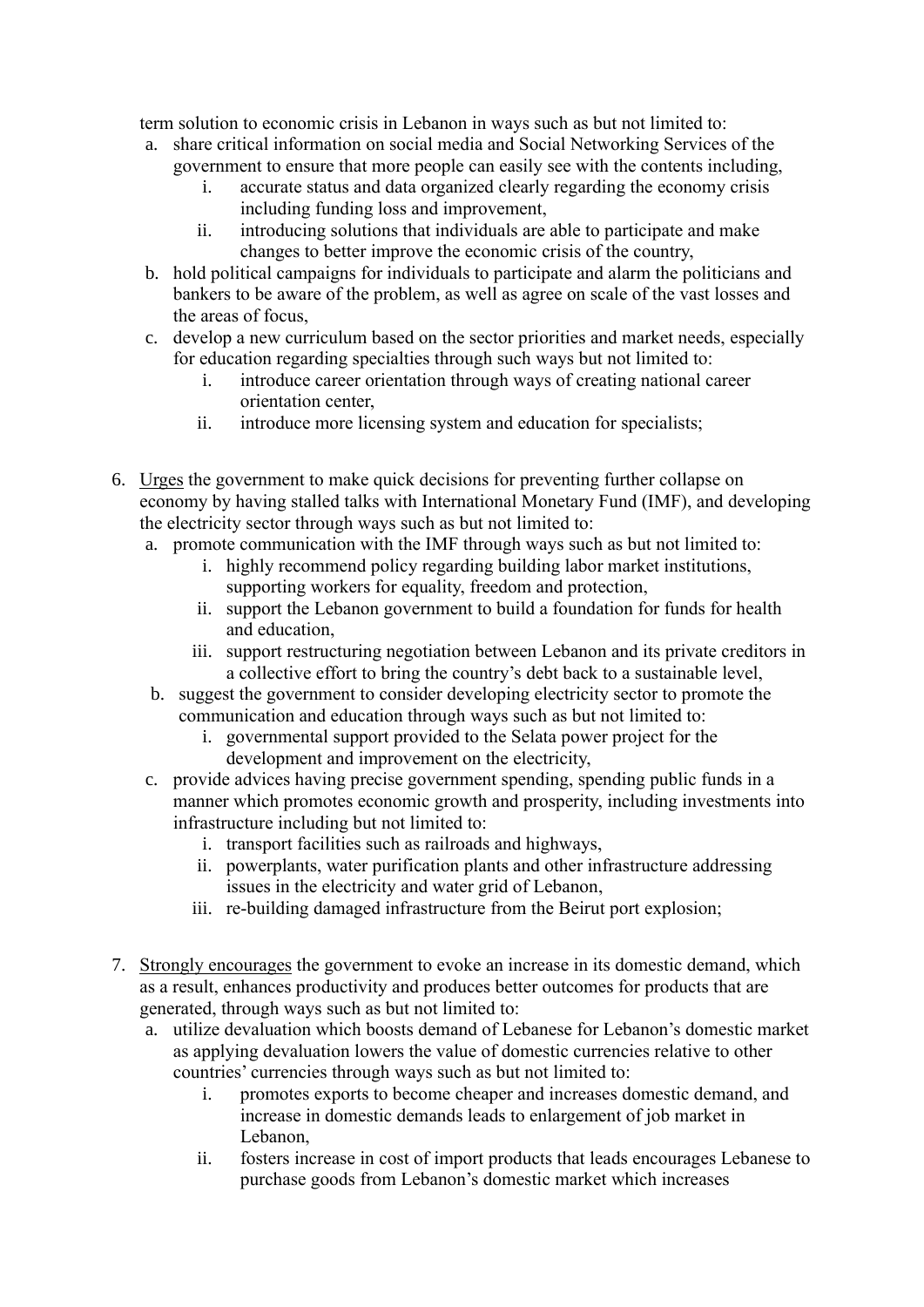competitiveness in Lebanese economy,

- b. urges the government to primarily focus on the middle-class consumers who can be identified with their materialistic possessions and their success economically, and support the government to expand their domestic market internationally as 1.8 billion of middle-class consumers are situated in Asia,
- c. strongly supports the government to boost domestic demand by providing services to both Lebanese and foreigners including tourism, higher level of education, and financial services;
- 8. Calls for the Lebanese government to provide enhanced transparency in their actions, to prevent corruption and to improve accountability among the public in ways such as but not limited to:
	- a. implementing the Capital Control Act that ensures the government to be more transparent in their policies, which can possibly resolve the current economic crisis in Lebanon in ways such as:
		- i. limiting the flow of foreign capital in and out of the country, which can help stabilize the domestic economy,
		- ii. effectively controlling exchange rates,
		- iii. building more trust in domestic economic policies, which would contribute to the improvement in the control of capital,
	- b. enhancing the public's access to information to fight against corruption and to prevent riots that can hinder the stability of the nation by:
		- i. educating the public with the purpose of providing individuals with the tools to effectively monitor state operations, and public management,
		- ii. enacting laws that allow effective access to public information,
	- iii. strengthening oversight bodies with guarantees of independence,
	- iv. guaranteeing freedom of speech in the media through the safety of journalists who investigate issues relevant to corruption,
	- v. allowing the independence and the diversity of media, which can provide further information to the public
	- vi. encouraging the media and newsletters of Lebanese to handle the government's action every day;
- 9. Requests for financial support from related organizations and from More Economically Developed Countries (MEDCs) in solving water shortages and sanitation in Lebanon in ways such as but not limited to:
	- a. funding and support from relevant international organizations such as The United Nations Children's Fund (UNICEF), UN Water, ARWO (Association of Regional Water Organizations), WEF (Water Environment Federation), and the World bank in ways such as but not limited to:
		- i. developing technologies for using alternative water resources such as rain water and sewage water,
		- ii. building more water storage facilities,
		- iii. Adaptable Program Loan
		- iv. providing fuel, which are essential for gaining water supply from water stations,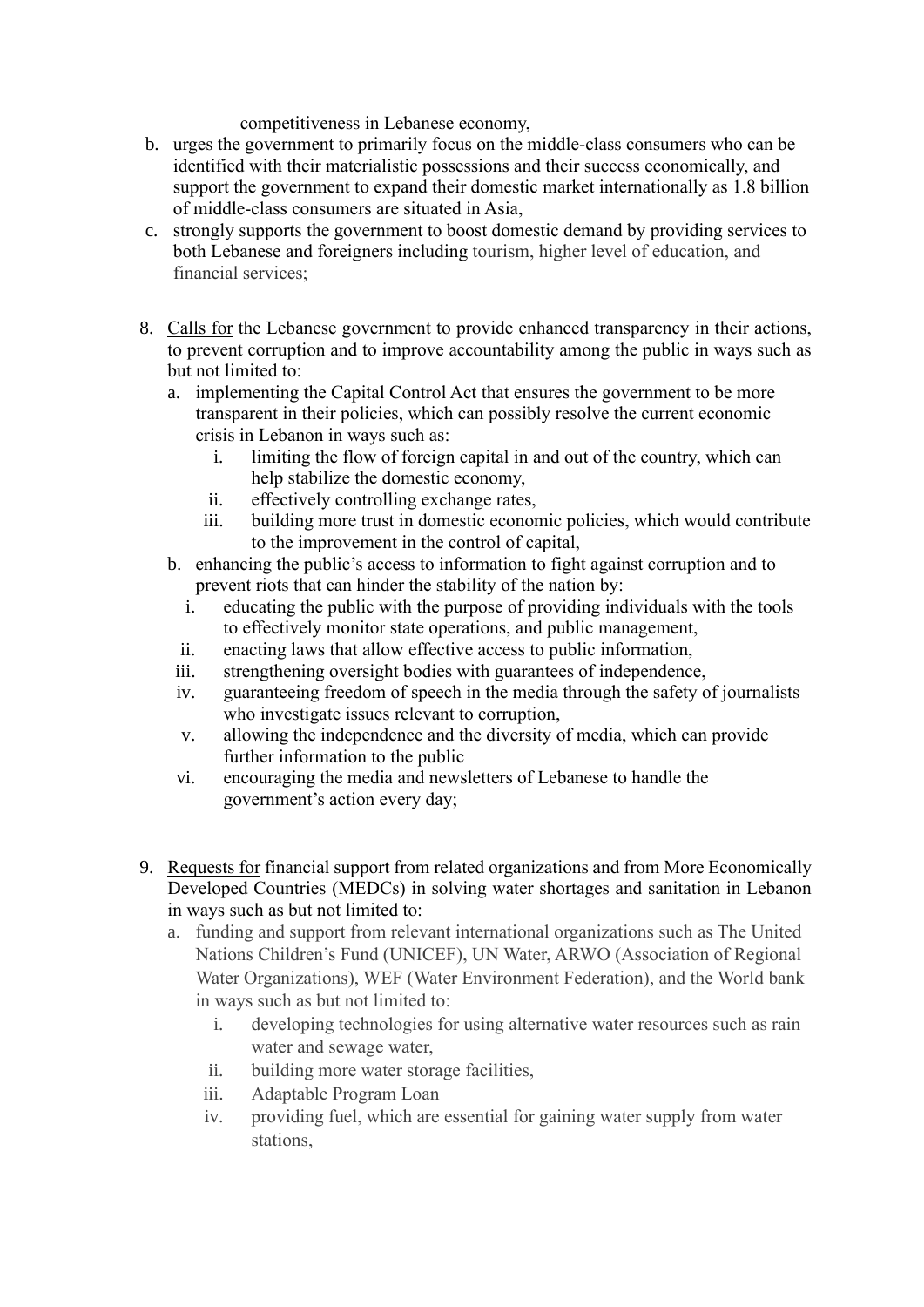- b. projects to protect the Lebanese, especially vulnerable groups from diseases or harm caused by the lack of water sanitation such as:
	- i. water, Sanitation, Hygiene (WASH) Program by UNICEF to provide better health conditions for children,
	- ii. establishing hospitals within an accessible range of the impoverished that provides complimentary care,
	- iii. sending professionals from the World Health Organization (WHO) and the United Nations Foundation to carry out health check-ups of children and ensure children are receiving essential nutrients for their development,
	- iv. delivering necessities donated by the individuals of member states to the ones in need;
- 10. Further requests the Lebanese government enforce actions to resolve famine and food insecurity issues through means such as but not limited to:
	- a. encouraging and aiding the farmers for agriculture by:
		- i. supporting the farmers to be more directly connected to the market for revenue,
		- ii. providing constant donations to promote motivation and to aid the farmers financially regarding their agricultural practices,
		- iii. sending professionals from (MEDCs) to aid the Lebanese farmers by passing down agricultural techniques,
		- iv. funding from the International Fund for Agricultural Development (IFAD),
	- b. relieving the impacts of the explosion of the Port of Beirut that has built on foodshortages experienced in Lebanon through the destruction of the essential food imports by:
		- i. the immediate expansion of Beirut's facilities to increase its emergency capacity to offload humanitarian and economic aid,
		- ii. support from the UN World Food Program through the establishment of temporary grain storage facilities in Beirut
		- iii. asking MEDCs and NGOs to construct more silos or expanding existing silos in other ports;
- 11. Recommends the Lebanese government to initiate actions that can resolve the current issues relevant to electricity shortage in ways such as but not limited to:
	- a. initiating governmental projects in establishing the nation's own, independent electricity company,
		- i. training local professionals with the support of MEDCs and World Organizations,
		- ii. developing technologies that could aid in producing electricity,
	- b. supporting professionals in the field of electricity who have worked for the project with prospective welfare such as:
		- i. UN Health and Life Insurance ensures the medical insurances for workers to conduct the projects during the work period
		- ii. ensuring viable governmental pensions after they retire,
		- iii. Provide them tuition and fees for their children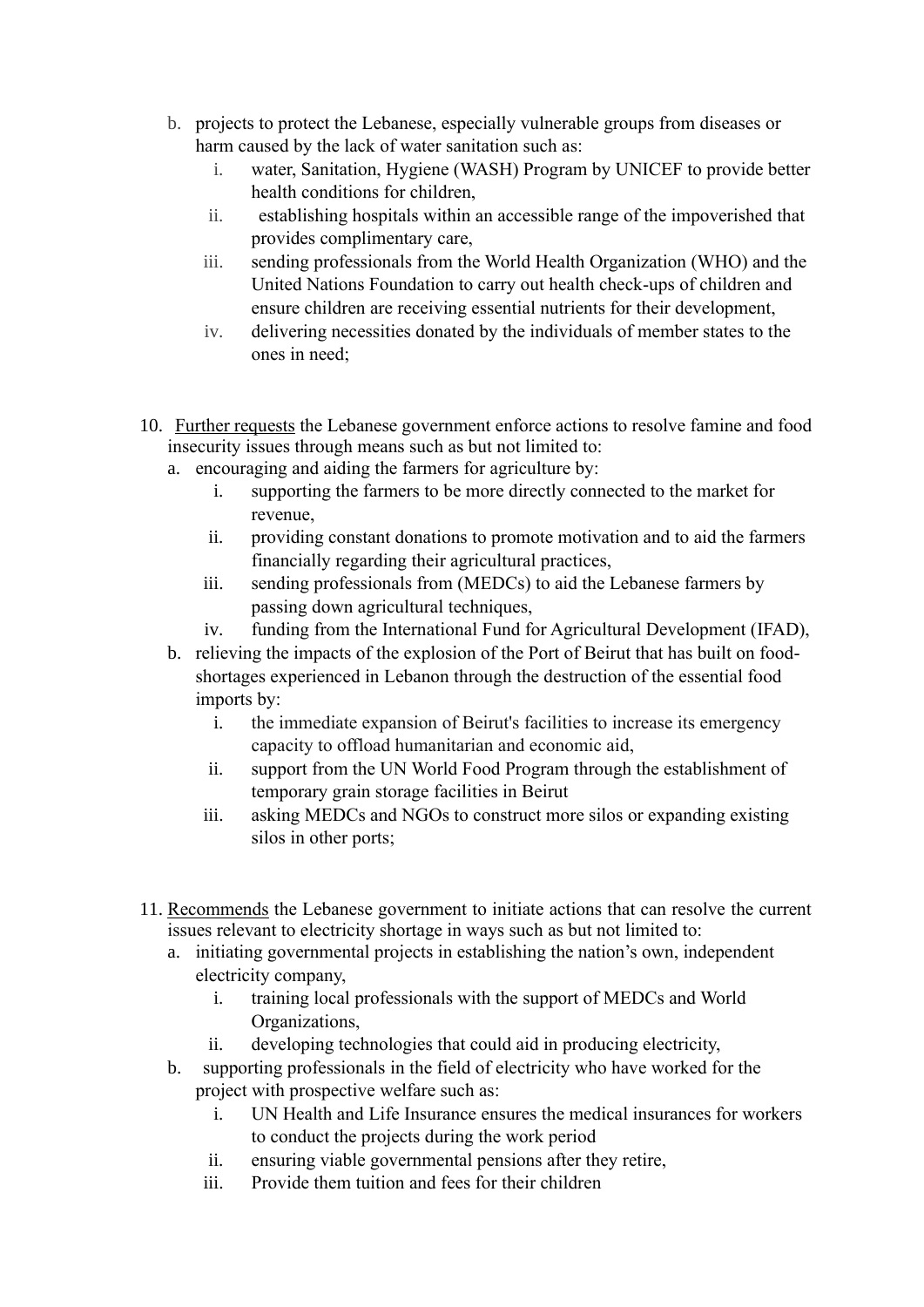- c. rebuilding the contract with Turkish companies or finding another electricity company until the own independent electricity company officially and feasibly become available,
	- i. holding the contract to be longer than 7 years since the project takes more than 71 months,
	- ii. employing proficient technicians from member nations,
- d. cooperating with experts in relevant fields in utilizing efficient energy sources that can produce electricity such as:
	- i. Solar Power,
	- ii. Geothermal power,
	- iii. Hydropower;
- 12. Condemns the need of member states to watch over the Lebanese government and the members in the government that are corrupted and to foster change in the current form of government in ways such as:
	- a. dispatch world organization research team such as UN to Lebanon annually to prevent further corruption through means such as:
		- i. utilizing researches such as surveys aimed to the Lebanon citizens,
		- ii. providing rating systems by referencing the critics, articles, thesis, newsletter from inside and outside of Lebanon asserting regard to Lebanon action to ensure the transparency,
	- b. the researches utilize a variety of methods such as but not limited to:
		- i. the researches include surveying Lebanon citizens, refuges, governmental officials, and civil servants,
		- ii. the researches include rating the transparency by referencing the critics, articles, thesis, newsletter from inside and outside of Lebanon asserting regard to Lebanon action;
- 13. Calls all member states to cooperate to enlarge the scale of raising public awareness on the current situation in Labanon, including economic crisis, food insecurity, basic human rights, and possible methodsin ways such as but not limited:
	- a. encouraging campaigns and public events with relevant NGOs and UNOs that can interest and inform the global population about the issues in Lebanon by:
	- b. using social media platforms (Youtube, Face book, etc) to inform the public about the situation in Lebanon;
- 14. Encourages the Lebanese government to cooperate with organizations such as the United Nations World Food Programme (WFP), the United Nations Economic and Social Commission for Western Asia (ESCWA), and the United Nations International Children's Emergency Fund (UNICEF) on supporting, educating, donating and helping areas that have gotten affected by the negative consequences from famine in which do things such as but not limited to:
	- a. subsidizing the farmers to ensure they have the budget to buy seeds, fertilizers, agrochemicals, agricultural equipment, and more,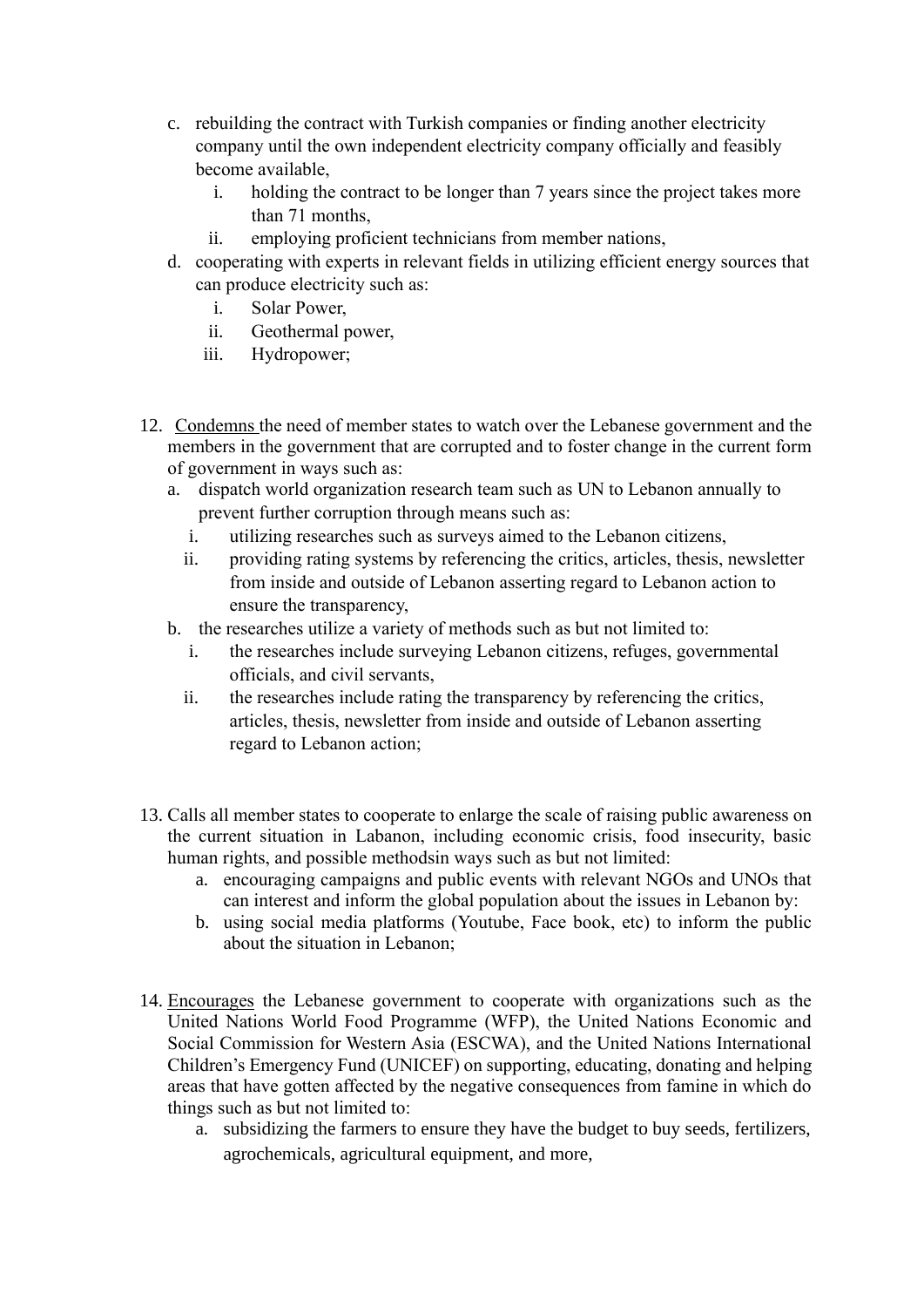- b. securing additional supplies of key materials of agricultural production (seeds, fertilizers, agrochemicals, etc.) at the governmental level to prevent disruption in production and supply chain,
- c. purchasing the domestic products from the farmers in a higher price and storing or selling the products at a cheaper price to the citizens during the time of food crisis,
	- i. Conduct the following operative clause first monthly six months during the time of food crisis
	- ii. Make a statistic that shows the efficiency of the operative clause
- d. improving agricultural technologies in Lebanon in ways such as but not limited to:
	- i. encouraging Food and Agriculture Organization of the United Nations (FAO) to establish an annual forum on agricultural technology, to invite advanced agricultural experts from different countries and providing privilege for countries like Lebanon who are facing the very serious situation of famine to learn and practice more advanced agricultural technology to increase the total amount of local food produced,
	- ii. welcoming developed countries to provide financial aid to help countries like Lebanon to practice the technologies so that they would be able to do trades with them when they overcome the emergent situation,
- e. promoting environmentally friendly policies such as reducing food waste and enacting trash classification in ways such as but not limited to:
	- i. calling on education on the importance of dealing with food waste and trash and protecting the environment,
	- ii. urging UN to provide environmental scientist/ experts' intervention on fixing the policies on trash classification and preventing waste;
- 15. Draws attention to create a new NGO that concentrates on supporting, educating, donating, and helping areas that have gotten affected by the negative consequences from famine in which do things such as but not limited to:
	- a. volunteer to work in areas that has been affected from the consequences of famine,
	- b. educate around the world regarding the topic of famine and how to support the nation at home,
	- c. help support the nation financially,
	- d. helps spread proper information about famine and reduce errors of information;
- 16. Recommends the Lebanese government to establish food security strategies for emergencies and longer terms by adopting emergency food reserves policies of developed nations, which function in following ways but not limited to: